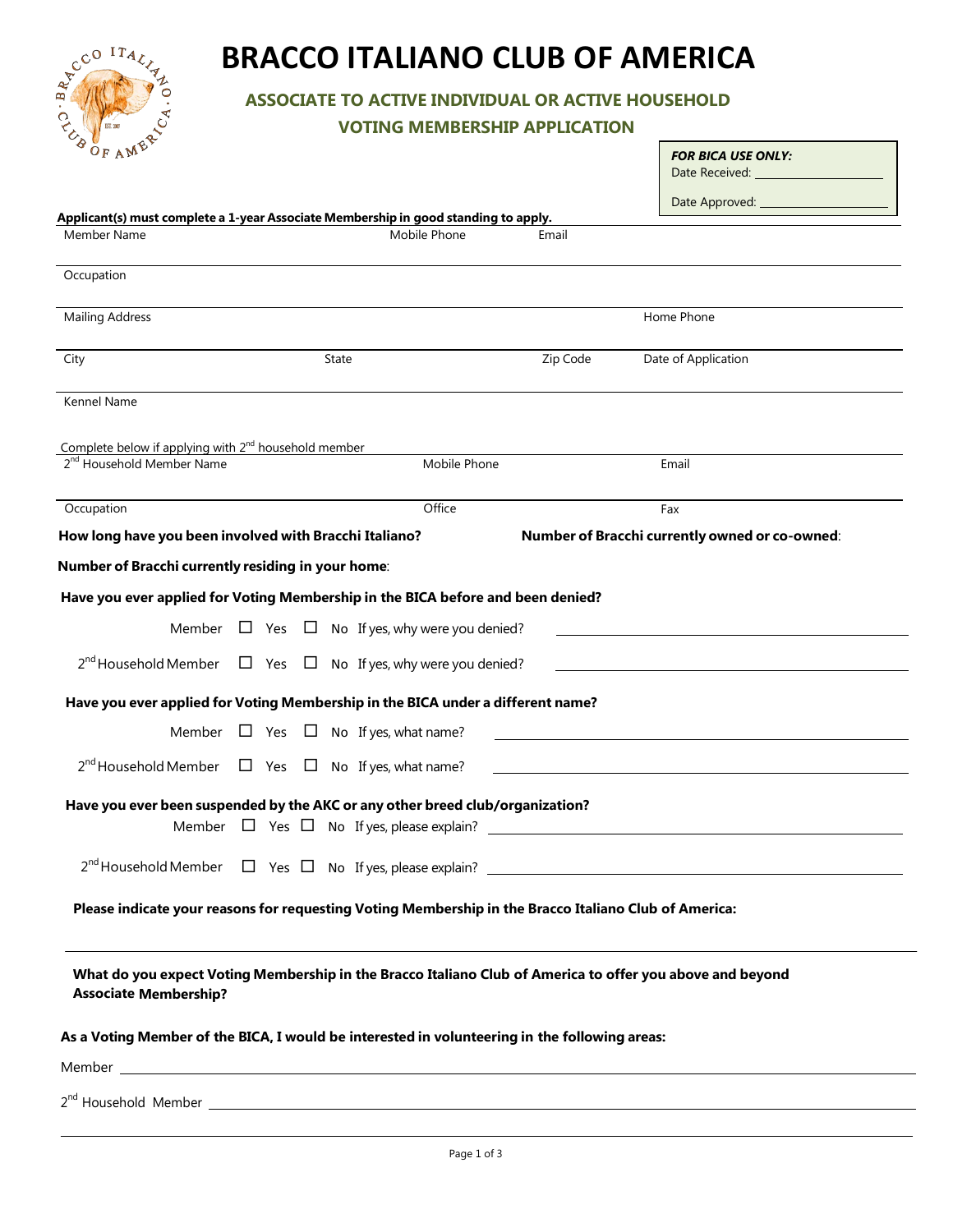## **ACTIVITYRECORD**

| Do you exhibit in any of the following?                                                                                                     |  |                                                                                 |  |          |  |
|---------------------------------------------------------------------------------------------------------------------------------------------|--|---------------------------------------------------------------------------------|--|----------|--|
| Breed? $\Box$ Yes $\Box$ No   Water Trials? $\Box$ Yes $\Box$ No   Agility? $\Box$ Yes $\Box$ No   Obedience? $\Box$ Yes $\Box$ No   Other? |  |                                                                                 |  |          |  |
|                                                                                                                                             |  |                                                                                 |  |          |  |
| Please list titles earned by your dogs:                                                                                                     |  | /Conformation _______/Obedience/Rally__________/Agility_________                |  | /Hunting |  |
| Other?                                                                                                                                      |  | (If more than one title is earned in any given category, just list "multiple".) |  |          |  |

## **BRACCO ITALIANO DOG(s) OWNED/CO-OWNED**

If possible, please attach a copy of the Pedigree and/or AKC Registration Certificate for each Bracco Italiano you own.

| <b>Registered Name</b><br>(If more than 4 use back of form) | <b>Registration#</b> | <b>Call Name</b> | Sex<br>(M/F) | Date of<br>Birth<br>(M/D/Y) | <b>Breeder(s) Names</b> |
|-------------------------------------------------------------|----------------------|------------------|--------------|-----------------------------|-------------------------|
|                                                             |                      |                  |              |                             |                         |
|                                                             |                      |                  |              |                             |                         |
|                                                             |                      |                  |              |                             |                         |
|                                                             |                      |                  |              |                             |                         |
|                                                             |                      |                  |              |                             |                         |
|                                                             |                      |                  |              |                             |                         |
|                                                             |                      |                  |              |                             |                         |

# **BREEDING RECORD**

**Do you breed Bracco Italiano Dogs?**  $\Box$  Yes  $\Box$  No

If you have not yet bred a litter, do you have any interest in breeding?  $\Box$  Yes  $\Box$  No If Yes, why?